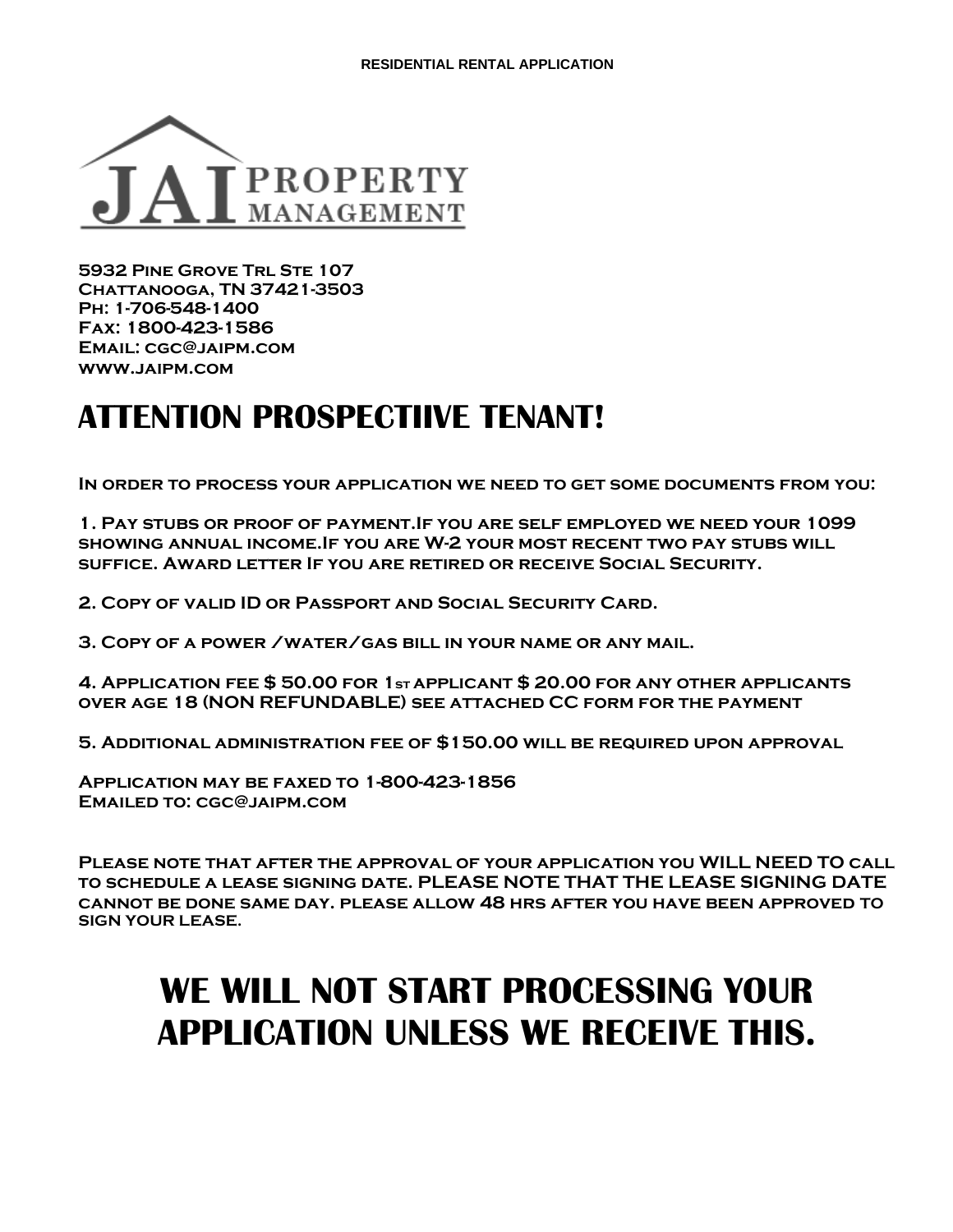## **Guidelines**

App fee  $\frac{2}{3}$  50.00 for the 1<sup>st</sup> adult, any additional adults  $\frac{20}{3}$  per person

- Household income must be at least two and a half (3) times the monthly market rent. Guarantors must make five (5) times the monthly market rent. \*INCOME IS BASED ON NET PAY\*
- Must be on the job at least 6 months in state of GA. If transferring from another state the income may not be considered unless transferred within same company.
- Must have good rental history.
- No Evictions, Foreclosures, Bankruptcies within 2 years
- No utilities in collection.
- Clean background (10 years back) No Felonies
- Deposit 1 month of rent pending employment, rental history
- **PET POLICY** no pets over 35 lbs. full grown, no aggressive breeds \$300 1st pet \$150 2<sup>nd</sup> pet
- 1 pet allowed in a 1 bedroom, 2 pets maximum in a 2 and 3 bedroom
- Deposit start at 1 full months' rent.
- Admin fee \$150.00
- Gate/Parking pass package \$ 25.00
- Must show proof of renters insurance and GA power transfer before lease signing date.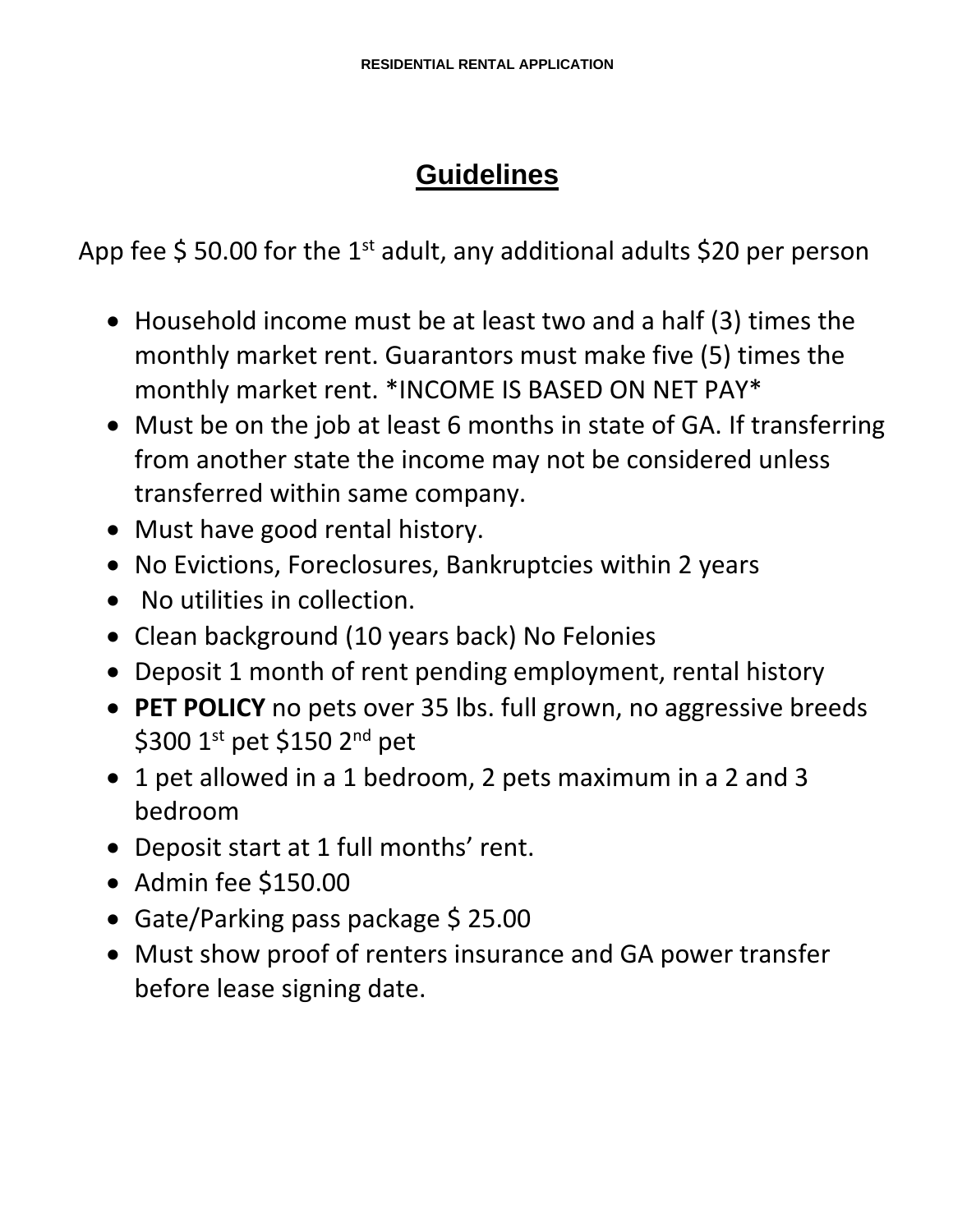### **Property Applying For:**

| Application Date: _                        | APPLICATION NUMBER or ID               |                                               | <b>Equal Housing Opportunity</b> |  |  |  |
|--------------------------------------------|----------------------------------------|-----------------------------------------------|----------------------------------|--|--|--|
| APPLICANT INFORMATION                      |                                        |                                               |                                  |  |  |  |
| LEGAL NAME OF APPLICANT - FIRST            | Last                                   | MIDDLE                                        | SS#                              |  |  |  |
| <b>CURRENT ADDRESS</b>                     |                                        | <b>CITY</b>                                   | STATE and ZIP                    |  |  |  |
| <b>EMAIL ADDRESS</b>                       |                                        |                                               |                                  |  |  |  |
| DATE OF BIRTH                              | <b>OCCUPPATION - Full or Part Time</b> | YEARLY INCOME<br><b>CELL PHONE</b>            | HOME PHONE                       |  |  |  |
| <b>EMPLOYER</b><br><b>EMPLOYER ADDRESS</b> |                                        |                                               |                                  |  |  |  |
| HOW LONG ON JOB                            | <b>EMPLOYER CONTACT NUMBER</b>         | IN CASE OF EMERGENCY NOTIFY                   |                                  |  |  |  |
| <b>CURRENT LANDLORD</b>                    | LANDLORD PHONE / FAX #                 | YEARS WITH LANDLORD                           | <b>LEASE EXPIRATION DATE</b>     |  |  |  |
| <b>CURRENT RENT</b>                        | <b>AUTO LIC PLATE</b>                  | PETS? IF YES, WHAT KIND                       | HOW MANY and SIZE                |  |  |  |
|                                            |                                        | CO - APPLICANT INFORMATION                    |                                  |  |  |  |
| NAME OF CO APPLICANT - FIRST               | Last                                   | <b>MIDDLE</b>                                 | SS#                              |  |  |  |
| <b>CURRENT ADDRESS</b>                     |                                        | <b>CITY</b>                                   | STATE and ZIP                    |  |  |  |
| DATE OF BIRTH<br><b>OCCUPPATION</b>        |                                        | <b>HOME PHONE</b><br>YEARLY INCOME            | <b>CELL PHONE</b>                |  |  |  |
| EMPLOYER                                   |                                        | <b>EMPLOYER ADDRESS</b>                       |                                  |  |  |  |
| HOW LONG ON JOB                            | EMPLOYER CONTACT NUMBER                | IN CASE OF EMERGENCY NOTIFY                   |                                  |  |  |  |
| <b>CURRENT LANDLORD</b>                    | LANDLORD PHONE                         | YEARS WITH LANDLORD                           | <b>LEASE EXPIRATION DATE</b>     |  |  |  |
| <b>CURRENT RENT:</b>                       | <b>AUTO LIC PLATE</b>                  | PETS? IF YES, WHAT KIND                       | HOW MANY and SIZE                |  |  |  |
|                                            |                                        | APPLICANT'S REFERENCES (OTHER THAN RELATIVES) |                                  |  |  |  |
|                                            | <b>NAME</b>                            | Address                                       | <b>PHONE</b>                     |  |  |  |
| 1.<br> 2.                                  |                                        |                                               |                                  |  |  |  |
|                                            |                                        | <b>CO-APPLICANTS REFERENCES</b>               |                                  |  |  |  |
| 1.                                         |                                        |                                               |                                  |  |  |  |
| 2.                                         |                                        |                                               |                                  |  |  |  |
| <b>CHECKING</b>                            |                                        | APPLICANT'S BANK REFERENCES                   |                                  |  |  |  |
| SAVINGS.                                   |                                        |                                               |                                  |  |  |  |
| <b>CREDIT CARDS/OTHER</b>                  |                                        |                                               |                                  |  |  |  |
|                                            |                                        | CO-APPLICANTS BANK REFERENCES                 |                                  |  |  |  |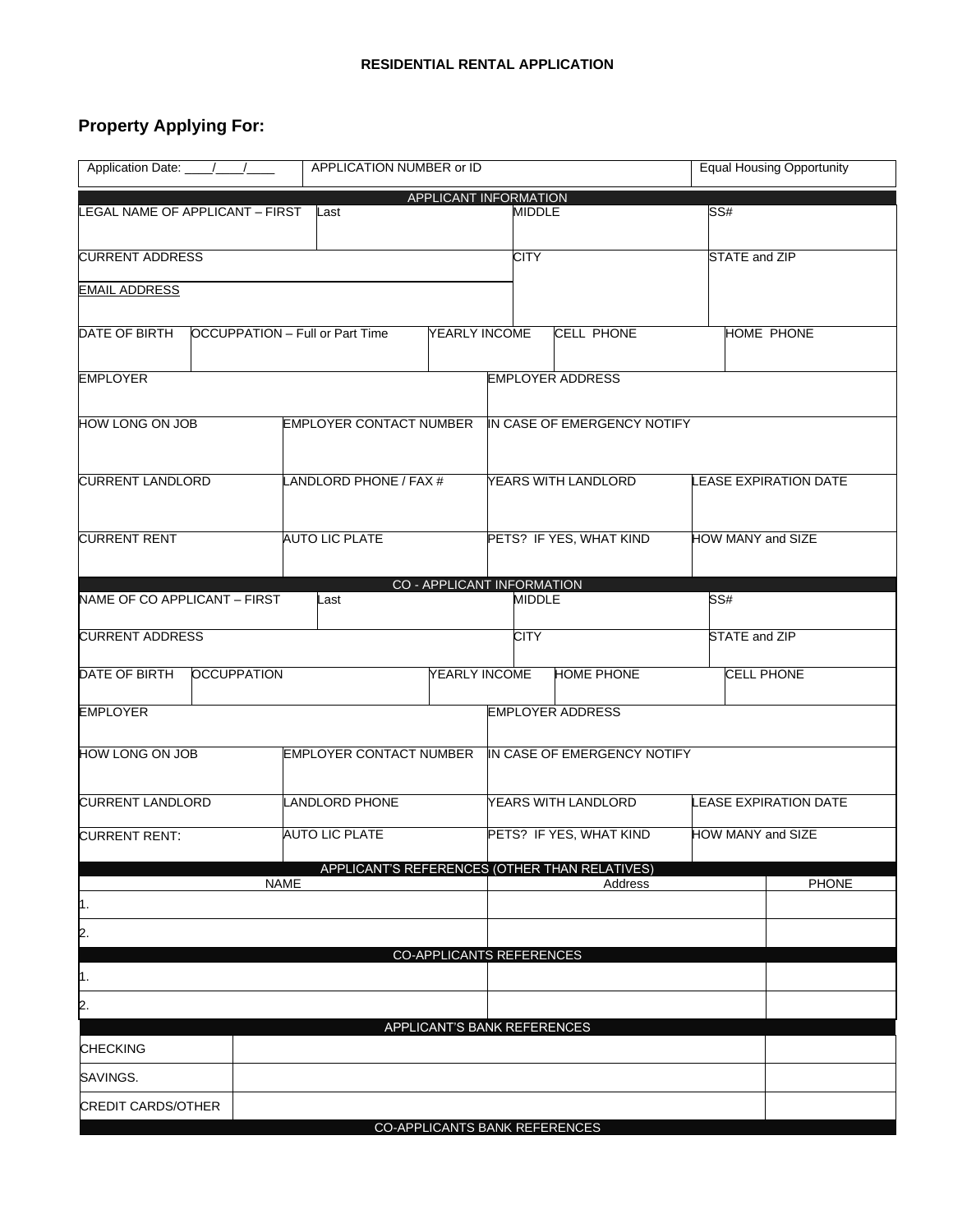| <b>CHECKING</b>                                                 |      |    |  |  |
|-----------------------------------------------------------------|------|----|--|--|
| SAVINGS                                                         |      |    |  |  |
| <b>YOUR CREDIT HISTORY</b>                                      |      |    |  |  |
| Have you declared bankruptcy in the past seven (7) years?       | 'es  | No |  |  |
| Have you ever been evicted from a rental residence?             | es / | Nο |  |  |
| Have you had two or more late rental payments in the past year? | Yes  | No |  |  |
| DITIONAL SOURCES OF INCOME                                      |      |    |  |  |

If you have other sources of income for us to consider, please list income, source, and person (banker, employer, etc.) who we may contact. You do not have to reveal alimony, child support, or spouse's annual income unless you want us to consider it in this application.

| 1. | $\overline{\mathbf{3}}$ |
|----|-------------------------|
| 2. | $\overline{\mathbf{A}}$ |

ADDITIONAL INFORMATION: Please give us any additional information that might help the owner/management to evaluate your application.

#### NOTICES:

I/we understand that an application fee or any deposit ( or partial deposit ) paid to Jai Property Managemen, Inc, will not be refunded to me if I decide not to move into the property.

I/We hereby warrant that all representations set forth above are true. To verify the above statements, I/We direct those persons named in this application to ask questions about me or us. I/We waive all rights of actions for consequences as a result of such information. I/We agree and authorize and give permission to the management company , owner or servicing company to perform a credit on me/us.

I/We agree to pay the non-refundable amount of \$50.00 for each Primary applicant and \$20.00 for each additional applicant for the credit check as permitted by state law. Such payment may be in the form of cash, money order or credit card payment over the phone to the management company, servicing company or its affiliates. By signing below, I hereby authorize the management company to charge my credit card in the event that this payment is made over the phone and I hereby acknowledge that this credit card is owned by me or one of the persons on this application, and we hereby agree and consent to the charges

| Credit Fee \$                        | Date: | Security Deposit: \$ |     | Date:    |
|--------------------------------------|-------|----------------------|-----|----------|
| <b>Credit Report Requested Date:</b> |       | <b>Review Date</b>   | bv: | Approved |
| <b>OFFICE NOTES:</b>                 |       |                      |     |          |

**If the application is not approved or accepted by the owner or agent, the applicant(s) hereby waives any claim for damages by reason of non-acceptance which the owner or agent may reject. I recognize that as a part of your procedure for processing my application, an investigative consumer report may be prepared whereby information is obtained through personal interviews with others with whom I may be acquainted. This inquiry includes information as to my character, general reputation, personal characteristics and mode of living as permitted by state law.**

*Please sign below:*

Name of Applicant Date

\_\_\_\_\_\_\_\_\_\_\_\_\_\_\_\_\_\_\_\_\_\_\_\_\_\_\_\_ \_\_\_\_\_\_\_\_\_\_\_\_\_\_\_\_\_\_\_\_\_\_\_\_\_\_\_\_

\_\_\_\_\_\_\_\_\_\_\_\_\_\_\_\_\_\_\_\_\_\_\_\_\_\_\_\_\_\_\_\_\_\_ \_\_\_\_\_\_\_\_\_\_\_\_\_\_\_\_\_\_\_\_\_\_\_\_\_\_\_\_\_\_\_\_\_\_ Name of co Applicant Date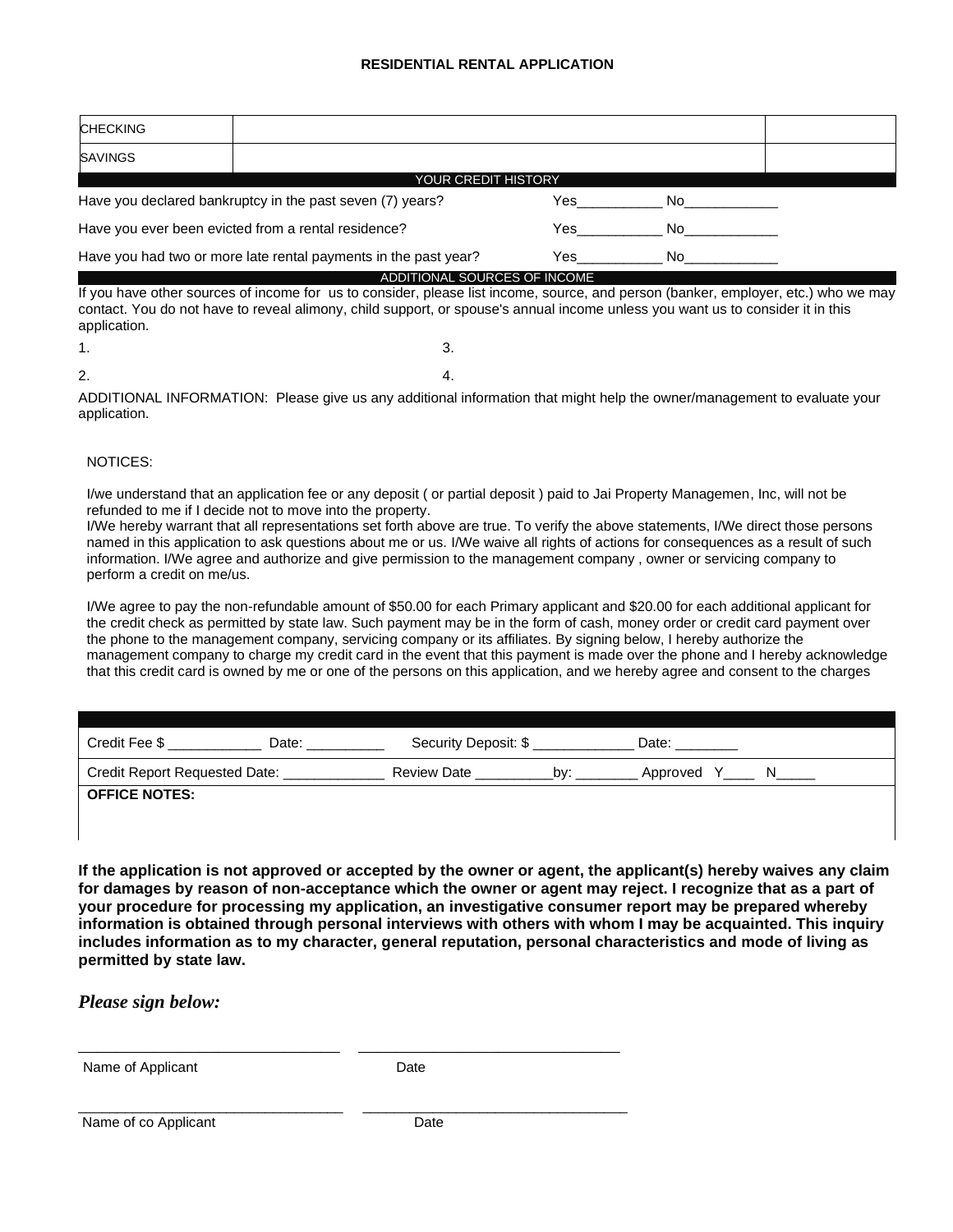#### **AUTHORIZATION Release of Information**

I authorize an investigation of my credit, tenant history,criminal background, banking and employment for the purposes of renting a house, apartment, or condominium from this owner, manager, brokerage, finder, agent or leasing company

\_\_\_\_\_\_\_\_\_\_\_\_\_\_\_\_\_\_\_\_\_\_\_\_\_\_\_\_\_\_\_\_\_\_\_\_\_\_\_ \_\_\_\_\_\_\_\_\_\_\_\_\_\_\_\_\_\_\_\_\_\_\_\_\_\_

\_\_\_\_\_\_\_\_\_\_\_\_\_\_\_\_\_\_\_\_\_\_\_\_\_\_\_\_\_\_\_\_\_\_\_\_\_\_\_ \_\_\_\_\_\_\_\_\_\_\_\_\_\_\_\_\_\_\_\_\_\_\_\_\_\_

Name (please print)

\_\_\_\_\_\_\_\_\_\_\_\_\_\_\_\_\_\_\_\_\_\_\_\_\_\_\_\_\_\_\_\_\_\_\_\_\_\_\_

Signature Date

\_\_\_\_\_\_\_\_\_\_\_\_\_\_\_\_\_\_\_\_\_\_\_\_\_\_\_\_\_\_\_\_\_\_\_\_\_\_\_ Name (please print)

Signature Date Date Date